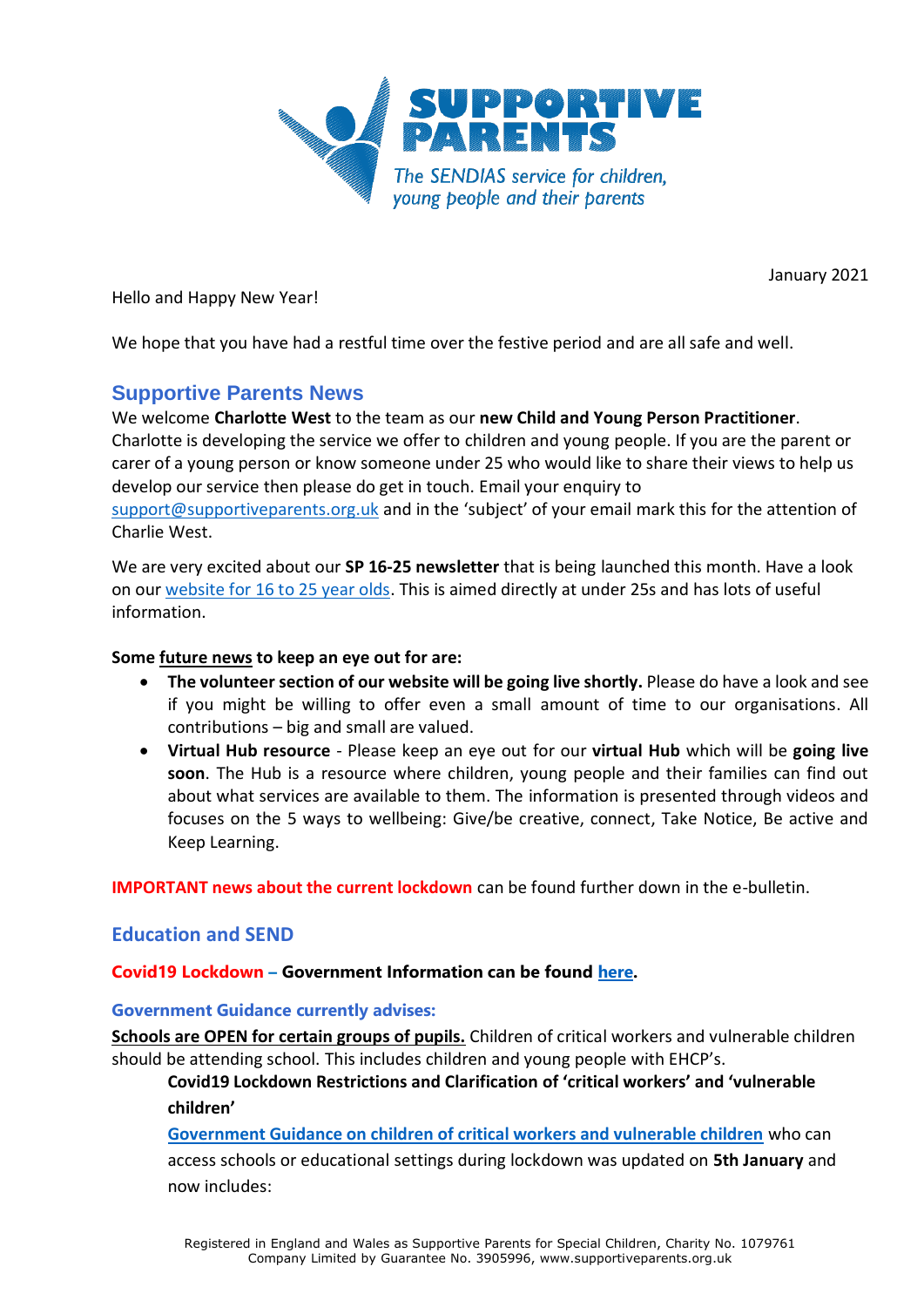those who may have difficulty engaging with remote education at home (for example due to a lack of devices or quiet space to study)

 others at the provider and local authority's discretion including pupils and students who need to attend to receive support or manage risks to their mental health. *Please note that this is guidance only and does not guarantee that a child will be able to access education. Parents are advised to contact your school and local authority to discuss your situation if this criteria applies.*

## **Early Years Settings, childminders and nurseries remain OPEN.**

### **Special Schools can stay OPEN.**

**Exams taking place in the summer like GCSE's and A-Levels are NOT going ahead.** Alternative arrangements will be announced later.

**Currently, pupils with EHCP's MUST have their special educational provision arrangements met.** 

This means that legal timescales for EHC needs assessments must be adhered to. Annual review meetings MUST continue.

### **South Gloucestershire Council**

**South Gloucestershire Council information about the current lockdown can be found on their website [here.](https://beta.southglos.gov.uk/covid-19-dashboard-for-south-gloucestershire/)**

- Information about **shielding and extremely vulnerable people** in South Gloucestershire can be found [here.](https://beta.southglos.gov.uk/vulnerable-residents/#mcetoc_1e616h1os12) There is information about help with food available on this webpage.
- Information about **schools, education and childcare** can be found [here.](https://beta.southglos.gov.uk/education-resources/)
- Information about **children and young people's mental health and well-being** can be found [here.](https://beta.southglos.gov.uk/education-resources/#mcetoc_1e57snb5065)
- Information about **community children's health partnership** can be found [here.](https://beta.southglos.gov.uk/education-resources/#mcetoc_1e57snb5065)
- Information about **support for families** can be found [here](https://beta.southglos.gov.uk/education-resources/#mcetoc_1e57snb5065) and [here.](https://find-information-for-adults-children-families.southglos.gov.uk/kb5/southglos/directory/home.page)
- Information for **carers** can be found [here.](https://beta.southglos.gov.uk/information-for-carers/)
- For any **safeguarding concerns** about a **child**, call 01454 866000 or for concerns about an **adult**, call 01454 868007. Further information about safeguarding can be found [here.](http://sites.southglos.gov.uk/safeguarding/children/)

Further **national advice** can be found from [CONTACT,](https://contact.org.uk/advice-and-support/covid-19/) with national information and guidance for families with children and young people with disabilities covering a range of topics.

# **Training and Events**

# Please see our handy flyer of our virtual support group sessions [here.](https://www.supportiveparents.org.uk/south-gloucestershire-2021-events/)

# **Save the date!** - 28th April 2020 – FREE Coffee Morning for parents and carers in Bristol and South Gloucestershire about **Social Communication**, and **Sensory issues in education**.

Join us for presentations, cake, coffee (in the convenience of your own home, of course!) and a chance to hear from our service and professionals about supporting your child in school or other educational settings. There will be an opportunity to meet, take part in discussion and have your question answered.